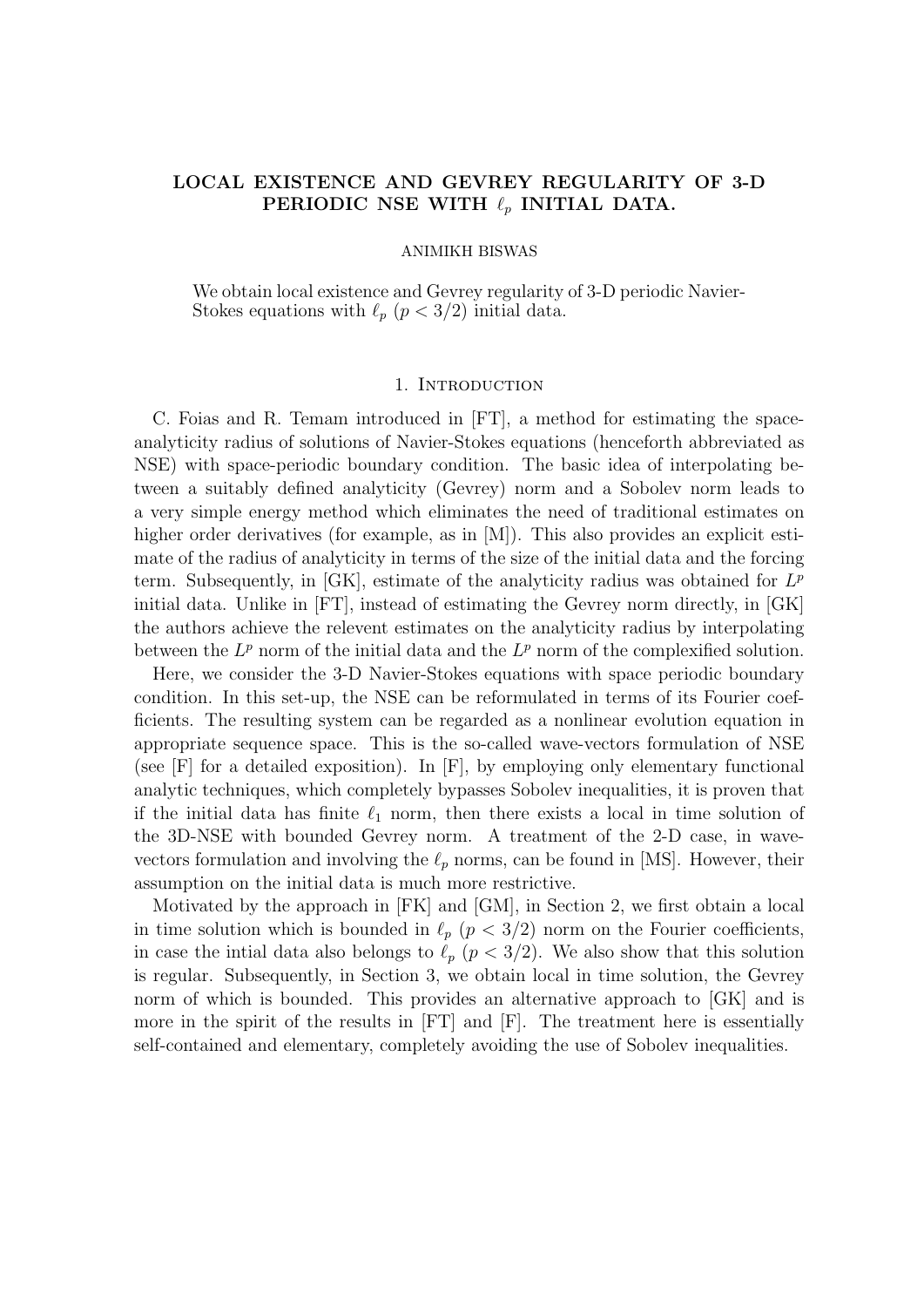#### 2 ANIMIKH BISWAS

### 2. Notation and Preliminaries

We consider the Navier-Stokes equations of viscous incompressible fluids in  $\Omega =$  $[0, L]^3$  with space periodic boundary condition:

$$
\frac{\partial u}{\partial t}\mathbf{u}(\mathbf{x}, \mathbf{t}) - \nu \Delta \mathbf{u} + (\mathbf{u} \cdot \nabla)\mathbf{u} + \nabla \mathbf{p} = \mathbf{f}
$$
 (2.1)

$$
\nabla \mathbf{u} = 0 \tag{2.2}
$$

The unknown (real-valued) functions are the vector-valued velocity function  $\mathbf{u}(x,t)$  $(u_1(x,t), u_2(x,t), u_3(x,t))$  and the scalar-valued pressure  $p = p(x,t), x \in \mathbb{R}^3, t \geq$ 0. The volume force  $f(x,t) = (f_1(x,t), f_2(x,t), f_3(x,t))$  is given and  $\nu > 0$  is the kinematic viscosity. For notational simplicity, henceforth, we will set  $\nu \equiv 1$ . We assume that  $f, u, p$  are periodic in space variables with period L. For a L-periodic complex-valued scalar or vector function  $\phi$  which is integrable over  $\Omega$ , we define its Fourier coefficients by

$$
\phi(k) = \frac{1}{L^3} \int_{\Omega} e^{-\frac{2\pi i}{L}k \cdot x} \phi(x) dx, \qquad (k \in \mathbb{Z}^3).
$$

and its corresponding Fourier series is defined by

$$
\sum_{k \in \mathbb{Z}^3} \phi(k) e^{-\frac{2\pi i}{L} k \cdot x}
$$

.

If  $\phi$ ,  $\psi$  are two complex vector functions, square-integrable on  $\Omega$ , Parseval's identity says that

$$
\frac{1}{L^3} \int_{\Omega} \phi(x) \cdot \psi(x)^* dx = \sum_{k \in \mathbb{Z}^3} \phi(k) \cdot \psi(k)^*,
$$

where for  $\mathbf{a}, \mathbf{b} \in \mathbb{C}^3$ 

$$
b^* = (\bar{b}_1, \bar{b}_2, \bar{b}_3), \ \mathbf{a} \cdot \mathbf{b} = a_1b_1 + a_2b_2 + a_3b_3.
$$

For the remainder of the paper, for notational simplicity, we set the kinematic viscosity  $\nu \equiv 1$ . Also, for scalar or vector valued function  $\phi = \phi(x, t) : \mathbb{R}^3 \times [0, T] \to \mathbb{C}^n$ ,  $T \leq$  $\infty, n \in \mathbb{N}, L$ -periodic in the space variable, we denote by  $(\phi(k, t))_{k \in \mathbb{Z}^3}$  the sequence of Fourier coefficients of the function  $\phi(\cdot, t)$ .

Rewriting (2.1) and (2.2) in terms of its Fourier coefficient as is done in [F], one obtains the so-called wave-vectors formulation of Navier-Stokes equation as follows:

$$
\frac{d}{dt}\mathbf{u}(k,t) = \mathbf{f}(k,t) - \frac{2\pi i}{L}kp(k,t) - \left(\frac{2\pi}{L}\right)^2 |k|^2 \vec{u}(k,t) - Q[\mathbf{u}, \mathbf{v}](k,t) \quad (2.3)
$$

$$
k \cdot \mathbf{u}(k, t) = 0 \quad (k \in \mathbb{Z}^3), \tag{2.4}
$$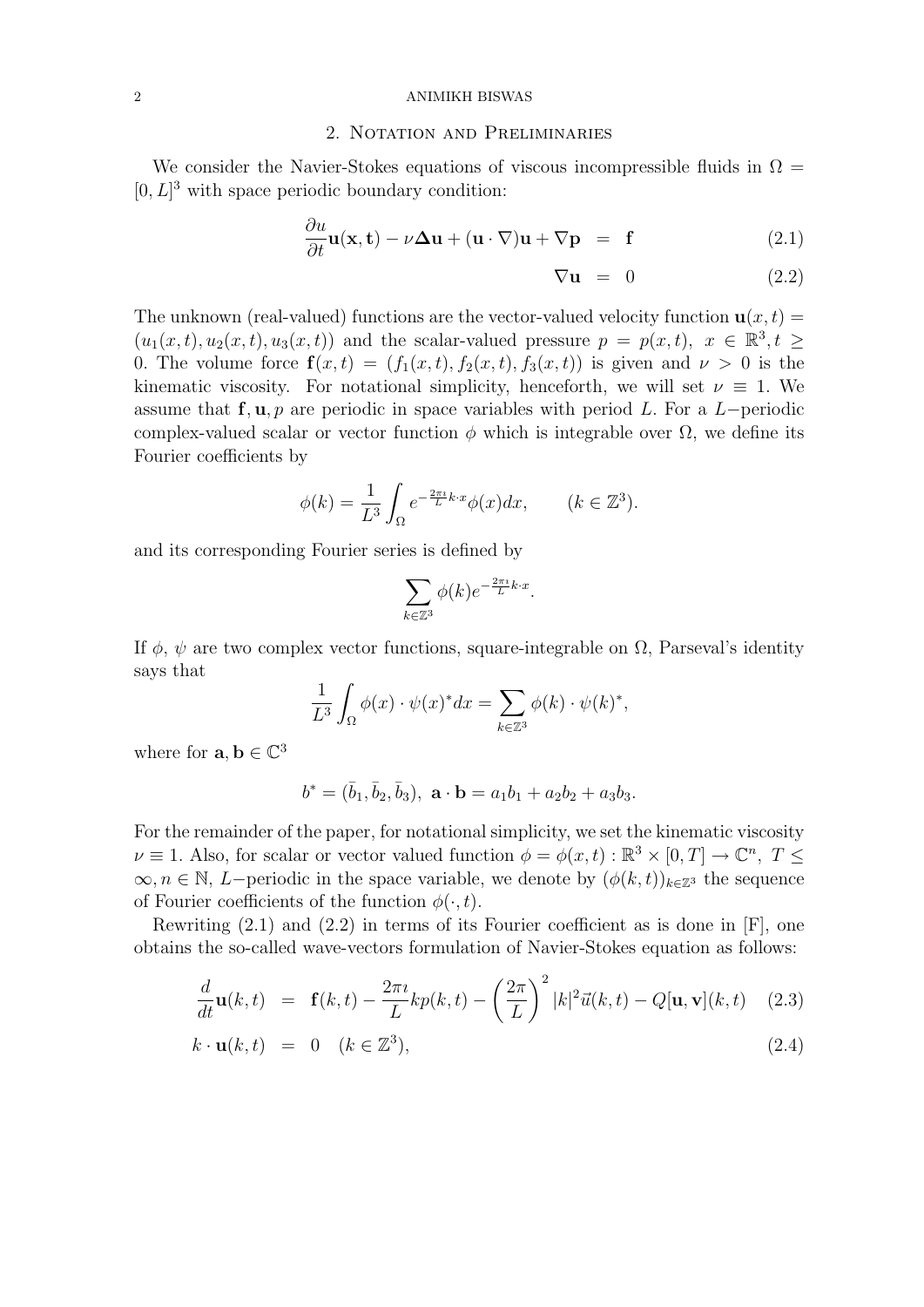where, for two  $\mathbb{C}^3$  or  $\mathbb{R}^3$ -valued sequences  $(\mathbf{u}(k))_{k\in\mathbb{Z}^3}$ ,  $(\mathbf{v}(k))_{k\in\mathbb{Z}^3}$ ,

$$
Q[\mathbf{u}, \mathbf{v}](k) = \sum_{h \in \mathbb{Z}^3} (k \cdot \mathbf{u}(k)) \mathbf{v}(k-h).
$$

Note that if the sequences  $(\mathbf{u}(k))_k \in \mathbb{Z}^3$  and  $(\mathbf{v}(k))_k \in \mathbb{Z}^3$  are square-summable,  $Q[\mathbf{u}, \mathbf{v}](k)$  is well defined for each  $k \in \mathbb{Z}^3$ . Since the functions  $\mathbf{u}, \mathbf{f}, p$  are all real, we also have

$$
\mathbf{u}(-k,t) = \mathbf{u}(k,t)^*, \ p(-k,t) = \bar{p}(k,t), \ \mathbf{f}(-k,t) = \mathbf{f}(k,t)^*, \quad (k \in \mathbb{Z}^3, t \ge 0).
$$

Moreover, without loss of generality (see [T]), we may also assume

$$
\mathbf{u}(0,t) = \mathbf{f}(0,t) = \mathbf{0}, \ p(0,t) = 0, \quad (k \in \mathbb{Z}^3).
$$

Using  $(2.4)$  and taking dot-product with k on both sides of  $(2.3)$ , one readily obtains

$$
\frac{2\pi i}{L}p(k,t) = [k \cdot \mathbf{f}(k,t) - k \cdot Q[\mathbf{u}, \mathbf{u}](k,t)]/|k|^2.
$$

Reintroducing this in (2.3) we obtain

$$
\frac{d}{dt}\mathbf{u}(k,t) = \mathbf{g}(k,t) - \left(\frac{2\pi}{L}\right)^2 |k|^2 \mathbf{u}(k,t) - B[\mathbf{u}, \mathbf{v}](k,t)
$$
\n
$$
k \cdot \mathbf{u}(k,t) = 0 \quad (k \in \mathbb{Z}^3)
$$

where

$$
B[\mathbf{u},\mathbf{v}](k,t) = Q[\mathbf{u},\mathbf{u}](k,t) - \frac{k(k \cdot Q[\mathbf{u},\mathbf{u}](k,t))}{|k|^2}, \ \mathbf{g}(k,t) = \mathbf{f}(k,t) - \frac{k(k \cdot \mathbf{f}(k,t))}{|k|^2}.
$$

In view of the above discussion, following the treatment in  $[F]$ , one may thus obtain infinite dimensional ODE formulation of Navier-Stokes equations in sequence space. We describe the set-up below in detail.

Let

$$
\mathcal{K} = \{ \vec{v} = \{ (\vec{v}(k))_{k \in \mathbb{Z}^3} : \vec{v}(k) \in \mathbb{C}^3, \ \vec{v}(0) = 0, \vec{v}(-k) = \vec{v}(k)^*, \ k \cdot \vec{v}(k) = 0 \}.
$$

The vector space space  $K$ , when endowed with the distance

$$
d(\vec{v}_1, \vec{v}_2) = \sum_{k \in \mathbb{Z}^3} \frac{|\vec{v}_1(k) - \vec{v}_2(k)|}{1 + |\vec{v}_1(k) - \vec{v}_2(k)|} 2^{-|k|^2}
$$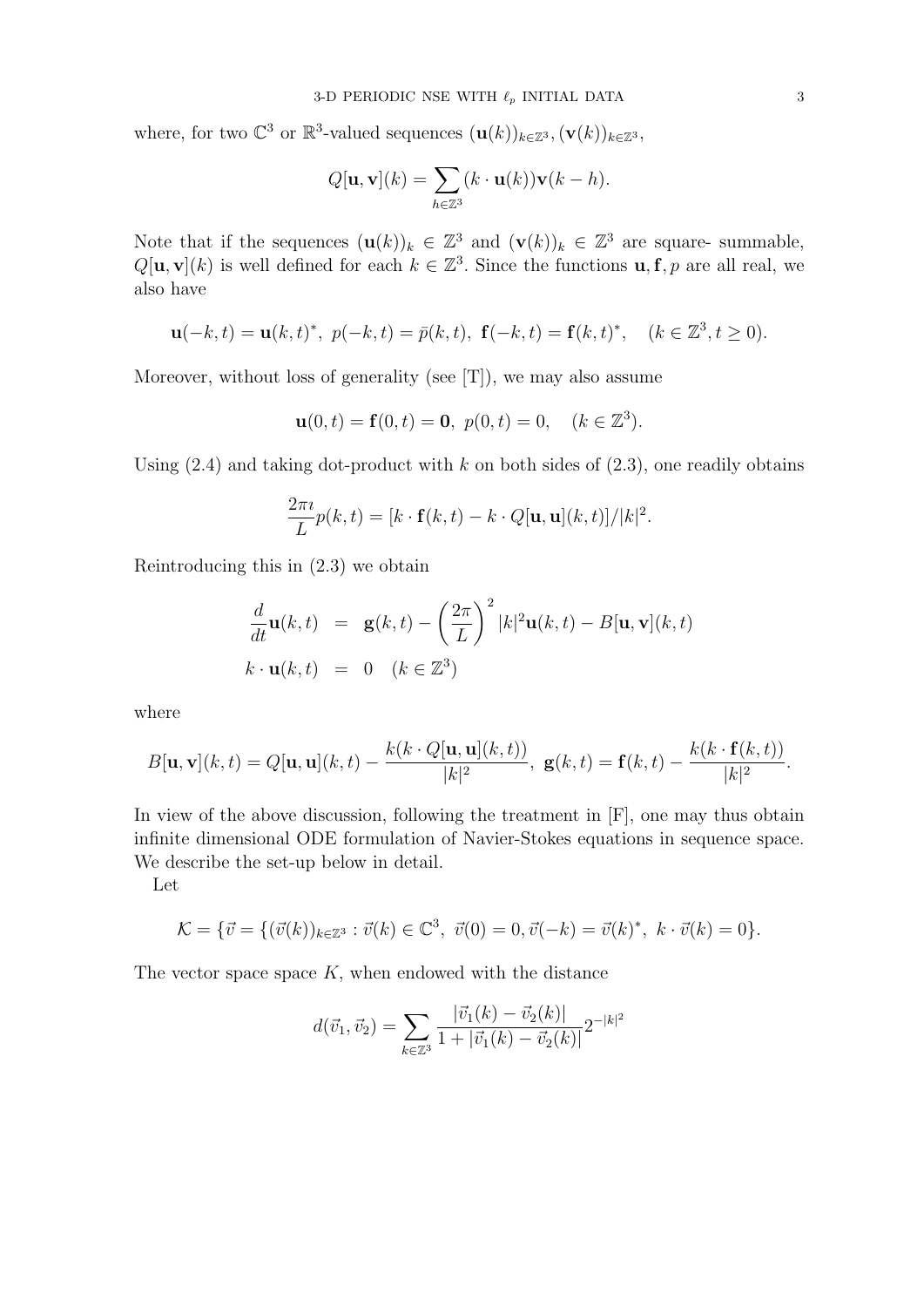is a Frechet space. For  $\alpha \geq 0$  and  $p \geq 1$  define

$$
V_{\alpha,p} = \{ \vec{u} \in K : ||\vec{u}||_{\alpha,p} := \left( \sum_{k \in \mathbb{Z}^3} [|k|^{\alpha}|u(k)|]^p \right)^{1/p} < \infty \}.
$$

Clearly,  $V_{\alpha_1,p} \subset V_{\alpha_2,p}$  if  $\alpha_1 \geq \alpha_2$  and in this case,

$$
\|\vec{u}\|_{\alpha_2,p} \le \|\vec{u}\|_{\alpha_1,p} \quad (\vec{u} \in V_{\alpha_1,p}).
$$
\n(2.5)

In case  $\alpha = 0$ , for notational simplicity, we will refer to  $V_{0,p}$  as  $V_p$  and the corresponding norm  $\|\cdot\|_{0,p}$  is denoted by  $\|\cdot\|_p$ . For  $\vec{u}, \vec{v} \in V_p$  define  $Q[\vec{u}, \vec{v}]$  and  $B[\vec{u}, \vec{v}]$ by

$$
Q[\vec{u}, \vec{v}](k) = \sum_{h \in \mathbb{Z}^3} (k \cdot u(k)) v(k-h), \quad B[\vec{u}, \vec{v}](k) = Q[\vec{u}, \vec{v}](k) - \frac{k \cdot Q[\vec{u}, \vec{v}](k)}{|k|^2} k. \tag{2.6}
$$

We will first state here Young's inequality for convolution. For  $\vec{u}, \vec{v} \in \ell_p(\mathbb{Z}^3)$  and  $p \leq 2$ , Young's inequality implies that the convolution  $\vec{w} = \vec{u} * \vec{v}$ 

$$
w(k) = \sum_{h \in \mathbb{Z}^3} u(h)v(k-h), \ \vec{w} \in \ell_r(\mathbb{Z}^3), r = \frac{p}{2-p}, \ \|\vec{w}\|_r \le \|\vec{u}\|_p \|\vec{v}\|_p. \tag{2.7}
$$

Note that by Young's inequality, for all  $\vec{u}, \vec{v} \in V_p$ ,  $Q[\vec{u}, \vec{v}](k)$  is well-defined for each  $k \in \mathbb{Z}^3$ . Moreover, it can be easily checked that

$$
|B[\vec{u},\vec{v}](k)| \le |Q[\vec{u},\vec{v}](k)| \qquad (k \in \mathbb{Z}^3)
$$
\n
$$
(2.8)
$$

and  $B[\vec{u}, \vec{v}]$  is in K.

Let A be the positive, unbounded, densely defined operator on  $V_p$  given by

$$
A\vec{u} = \left( (\frac{2\pi}{L})^2 |k|^2 u(k) \right)_{k \in \mathbb{Z}^3}, \quad (\vec{u} \in V_p).
$$

We note here that for any  $\vec{v} \in V_{\alpha+2\delta,p}$  for some  $\alpha \geq 0$  and  $\delta \geq 0$ 

$$
||A^{\delta}\vec{v}||_{\alpha,p} = \left(\frac{2\pi}{L}\right)^{2\delta} ||\vec{v}||_{\alpha+2\delta,p}.
$$
\n(2.9)

For  $T \leq \infty$ , denote

$$
L^{q}([0, T]; V_{\alpha,p}) = \{\vec{v} : [0, T] \to V_{\alpha,p} : \int_{0}^{T} ||\vec{v}(s)||_{\alpha,p} ds < \infty\}
$$

and

$$
L^{\infty}([0,T];V_{\alpha,p}) = \{\vec{v} : [0,T] \to V_{\alpha,p} : \sup_{0 \le s \le T} ||\vec{v}(s)||_{\alpha,p} < \infty.\}
$$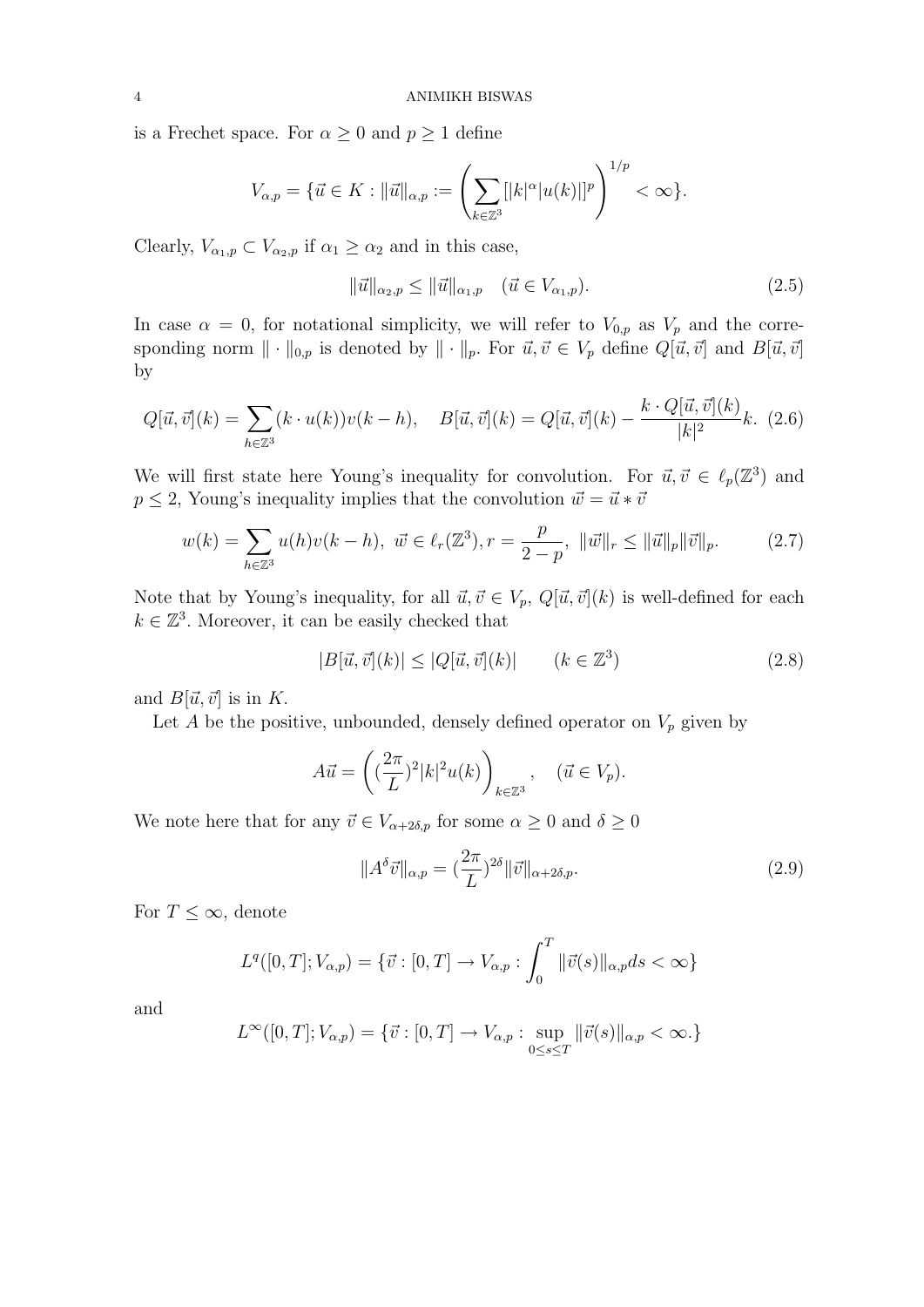We will denote the  $k-th$  "co-ordinate" of  $\vec{v} \in L^q([0,T]; V_{\alpha,p}$  by  $\vec{v}(k, \cdot)$ . Moreover,  $C([0, T]; X)$ ,  $X = V_{\alpha, p}$  or K denotes the set of all X-valued continuous function on [0, T] where the continuity is with respect to the norm topology if  $X = V_{\alpha,p}$  and with respect to the metric defined before if  $X = K$ .

**Definition** Given  $\vec{u}_0 \in V_p$ ,  $p \leq 2$  and  $\vec{g}(\cdot) \in L^1([0,\infty); V_p)$ , a function  $\vec{u}(\cdot)$  is said to be a weak solution of the Navier-Stokes initial value problem if it is in  $C([0, T], K) \cap$  $L^{\infty}([0,T]; V_p)$  and satisfies

$$
\frac{d}{dt}\vec{u}(k,t) = \vec{g}(k,t) - \left(\frac{2\pi}{L}\right)^2 |k|^2 \vec{u}(k,t) - B[\vec{u}, \vec{u}](k,t),
$$
  

$$
\vec{u}(k,0) = \vec{u}_0(k), \qquad (t > 0, k \in \mathbb{Z}^3).
$$
 (2.10)

**Definition** We say that  $\vec{u}$  is a Leray-strong solution of the Navier-Stokes initial value problem if it is a weak solution which moreover satisfies

$$
\vec{u}(\cdot) \in L^{\infty}([0, T]; V_{1, p}).
$$
\n(2.11)

### 3. Local Existence and Regularity

Let  $\vec{g} \in L^1([0,\infty); V_p)$ . For  $\vec{u}_0 \in V_p$  define

$$
\vec{G}(t) = e^{-tA}\vec{u}_0 + \int_0^t e^{-(t-s)A}\vec{g}(s)ds.
$$
 (3.1)

**Remark 1** Since  $e^{-tA}$  is a contraction semigroup on  $V_p$  we have

$$
\|\vec{G}(t)\| \le \|\vec{u}_0\|_p + \int_0^\infty \|\vec{g}(s)\|_p := M \quad (t \ge 0).
$$
 (3.2)

We denote by  $C([0, T]; V_p)$  the set of all  $V_p$  valued continuous function on [0, T]. It is a Banach space when equipped with the sup norm. In other words, for  $\vec{u} \in$  $C([0,T];V_p)$ , we denote

$$
\|\vec{u}\| = \sup_{0 \le t \le T} \|\vec{u}(t)\|_p.
$$

The assumption  $\vec{g} \in L^1([0,\infty); V_p)$  and the fact that  $e^{-tA}$  is a contractive semigroup on  $V_p$  implies that G belongs to  $C([0, T]; V_p)$ . Define

$$
E = \{ \vec{v} \in C([0, T]; V_p) : \sup_{[0, T]} ||v(t) - \vec{G}(t)||_p \le M \}. \tag{3.3}
$$

Clearly,

$$
\sup_{0 \le t \le T} ||v(t)|| \le 2M \text{ for all } \vec{v} \in E. \tag{3.4}
$$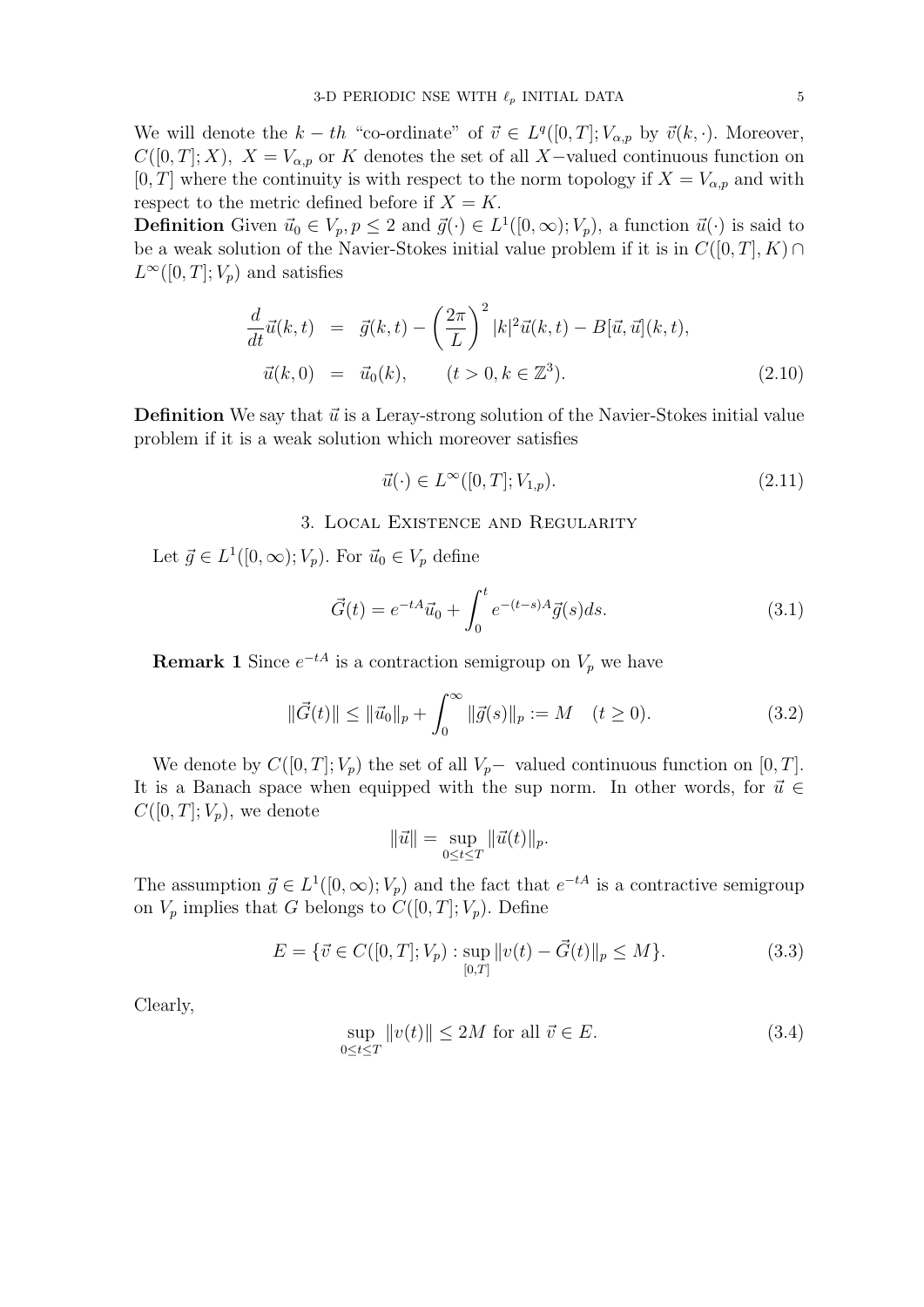Let  $S: E \to C([0,T]; V_p)$  be the map defined by the formula

$$
(S\vec{v})(t) = \vec{G}(t) - \int_0^t e^{-(t-s)A} B[\vec{v}(s), \vec{v}(s)]ds, \qquad (\vec{v} \in E). \tag{3.5}
$$

We will show below that  $S$  maps  $E$  to  $E$ . We first state an elementary inequality which would be used repeatedly. For  $a > 0, b > 0$ , we have

$$
f(\lambda) = \lambda^a e^{-b\lambda} \le \left(\frac{a}{e}\right)^a \frac{1}{b^a} \text{ for all } \lambda > 0.
$$
 (3.6)

**Lemma 3.1.** Assume that  $\vec{u}, \vec{v} \in V_{\alpha,p}$  for some  $\alpha \geq 0$  and let  $\eta > 0$ . Then, for  $p \leq 2$ and  $\beta > 0$  satisfying  $\beta p > 3(p-1)$ , there exists a constant  $C = C(p, \alpha, \beta)$  such that

$$
||e^{-\eta A}B[\vec{u},\vec{v}]||_{\alpha,p} \le C \frac{1}{\eta^{\frac{(\beta+1)}{2}}} ||\vec{u}||_{\alpha,p} ||\vec{v}||_{\alpha,p}
$$
(3.7)

Proof. Recalling (2.8), we have

$$
||e^{-\eta A}B[\vec{u},\vec{v}]||_{\alpha,p}^{p} =
$$
\n
$$
\sum_{k} |k|^{\alpha p} e^{-p\eta(\frac{2\pi}{L})^{2}|k|^{2}} |B[\vec{u},\vec{v}](k)|^{p} \leq \sum_{k} |k|^{\alpha p} e^{-p\eta(\frac{2\pi}{L})^{2}|k|^{2}} |Q[\vec{u},\vec{v}](k)|^{p} =
$$
\n
$$
\sum_{k} |k|^{\alpha p} e^{-p\eta(\frac{2\pi}{L})^{2}|k|^{2}} |\sum_{h} (k \cdot u(h))v(k-h)|^{p}
$$
\n
$$
\leq \sum_{k} |k|^{\alpha p} e^{-p\eta(\frac{2\pi}{L})^{2}|k|^{2}} |\sum_{h} |k||u(h)||v(k-h)||^{p}
$$
\n
$$
= \sum_{k} |k|^{p} e^{-p\eta(\frac{2\pi}{L})^{2}|k|^{2}} |\sum_{h} |u(h)||v(k-h)||^{p}
$$
\n
$$
\leq C \sum_{k} |k|^{p} e^{-p\eta(\frac{2\pi}{L})^{2}|k|^{2}} |\sum_{h} (|h|^{\alpha} + |k-h|^{\alpha}) |u(h)||v(k-h)||^{p}
$$
\n
$$
= C(\sum_{k} |k|^{p} e^{-p\eta(\frac{2\pi}{L})^{2}|k|^{2}} |\sum_{h} |h|^{\alpha} |u(h)||v(k-h)||^{p}
$$
\n
$$
+ \sum_{k} |k|^{p} e^{-p\eta(\frac{2\pi}{L})^{2}|k|^{2}} |\sum_{h} |u(h)||k-h|^{\alpha} |v(k-h)||^{p}). \qquad (3.9)
$$

To obtain (3.8)above, we used the inequality  $(a+b)^{\alpha} \leq C(a^{\alpha}+b^{\alpha})$  where the constant C may depend only on  $\alpha$ .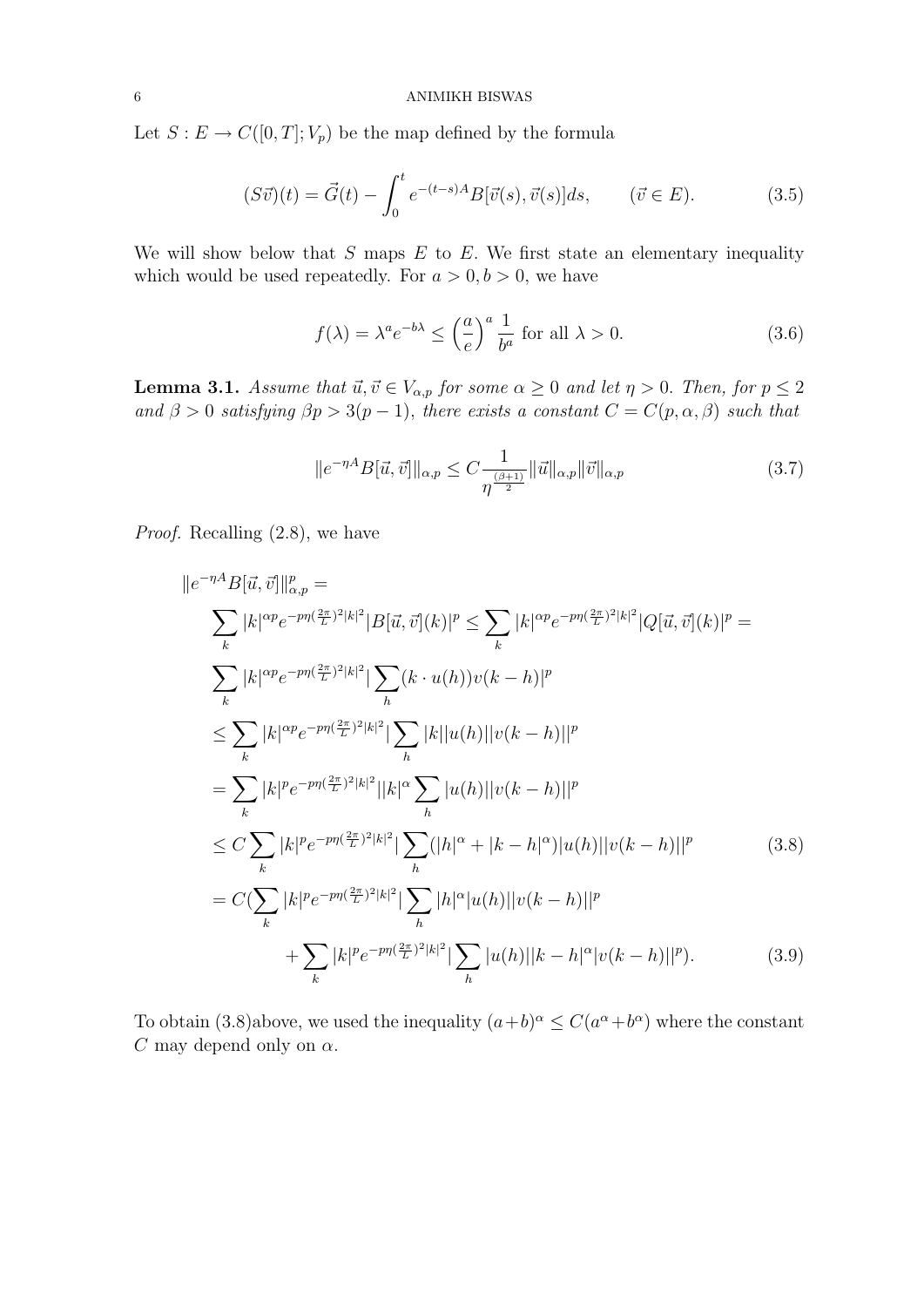Let  $w_1(k) = \sum$ h  $|h|^\alpha |u(h)||v(k-h)|$  and  $\vec{w_1} = (w_1(k))_{k \in \mathbb{Z}^3}$ . By Young's inequality for convolution, we have

$$
\|\vec{w_1}\|_r \le \|\vec{u}\|_{\alpha,p} \|\vec{v}\|_p \le \|\vec{u}\|_{\alpha,p} \|\vec{v}\|_{\alpha,p}, \qquad r = \frac{p}{2-p}.
$$
 (3.10)

The first term in the inequality in (3.9) is

$$
\sum_{k} |k|^{p} e^{-p\eta(\frac{2\pi}{L})^{2}|k|^{2}} |\sum_{h} |h|^{\alpha} |u(h)||v(k-h)||^{p} = \sum_{k} |k|^{p} |k|^{\beta p} e^{-p\eta(\frac{2\pi}{L})^{2}|k|^{2}} \frac{|w_{1}(k)|^{p}}{|k|^{\beta p}} \n\leq C \frac{1}{\eta^{\frac{(\beta+1)p}{2}}} \sum_{k} \frac{|w_{1}(k)|^{p}}{|k|^{\beta p}} \leq C \frac{1}{\eta^{\frac{(\beta+1)p}{2}}} ||\vec{w}_{1}||_{r}^{p} \left(\sum_{k} \frac{1}{|k|^{\frac{\beta pr}{r-p}}}\right)^{\frac{r-p}{r}} \n\leq C \frac{1}{\eta^{\frac{(\beta+1)p}{2}}} ||\vec{u}||_{\alpha,p}^{p} ||\vec{v}||_{\alpha,p}^{p}
$$
\n(3.11)

where, to obtain the inequalities in the second last line, we first used  $(3.6)$  and then applied Holder's inequality. To obtain the last inequality, we used (3.10) and the fact that  $\sum$ k 1  $|k|^{\frac{\beta pr}{r-p}}$  $< \infty$  if  $\frac{\beta pr}{\alpha}$  $r - p$  $>$  3, which is indeed the case since  $r =$ p  $2-p$ and  $\beta p > 3(p-1)$ . A similar computation shows that for the second term in (3.9) we have

$$
\sum_{k} |k|^p e^{-p\eta(\frac{2\pi}{L})^2 |k|^2} |\sum_{h} |u(h)||k-h|^{\alpha} |v(k-h)||^p \leq C \frac{1}{\eta^{\frac{(\beta+1)p}{2}}} \|\vec{u}\|_{\alpha,p}^p \|\vec{v}\|_{\alpha,p}^p \tag{3.12}
$$

Putting together the inequalities (3.9), (3.11)and (3.12), the proof of the lemma is now complete.

 $\Box$ 

In order to bootstrap higher order regularity, we will also need the following estimate on the bilinear term.

**Lemma 3.2.** Assume that  $\vec{u}, \vec{v} \in V_{\alpha,p}$  for some  $\alpha \geq 0$  and let  $\eta > 0$ . Then, for  $p \leq 2$ and  $\beta > 0$  satisfying  $\beta p > 3(p-1)$ , there exists a constant  $C = C(p, \alpha, \beta)$  such that

$$
||e^{-\eta A}B[\vec{u},\vec{v}]||_{\alpha,p} \le C \frac{1}{\eta^{\frac{(\alpha+\beta+1)}{2}}} ||\vec{u}||_p ||\vec{v}||_p
$$
\n(3.13)

*Proof.* Let  $w_2(k) = \sum$ h  $|u(h)||v(k-h)|$  and  $\vec{w_2} = (w_2(k))_{k \in \mathbb{Z}^3}$ . By Young's inequality for convolution, we have

$$
\|\vec{w_2}\|_r \le \|\vec{u}\|_p \|\vec{v}\|_p, \qquad r = \frac{p}{2-p}.
$$
\n(3.14)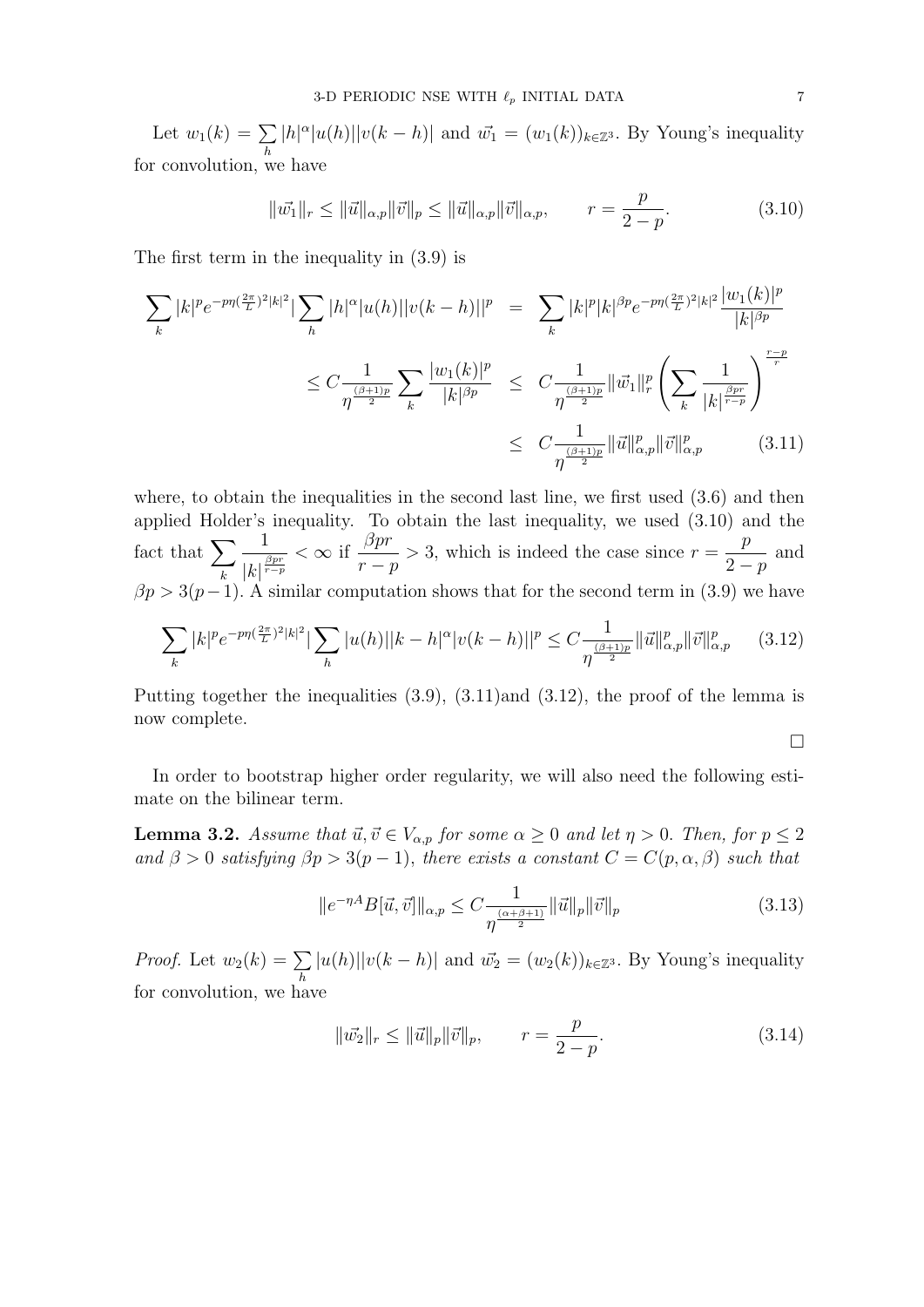Proceeding as in the proof of the previous lemma, we have

$$
||e^{-\eta A}B[\vec{u},\vec{v}]||_{\alpha,p}^{p} =
$$
\n
$$
\sum_{k} |k|^{\alpha p} e^{-p\eta(\frac{2\pi}{L})^{2}|k|^{2}} |B[\vec{u},\vec{v}](k)|^{p} \leq \sum_{k} |k|^{\alpha p} e^{-p\eta(\frac{2\pi}{L})^{2}|k|^{2}} |Q[\vec{u},\vec{v}](k)|^{p} =
$$
\n
$$
\sum_{k} |k|^{\alpha p} e^{-p\eta(\frac{2\pi}{L})^{2}|k|^{2}} |\sum_{h} (k \cdot u(h))v(k-h)|^{p}
$$
\n
$$
\leq \sum_{k} |k|^{\alpha p} e^{-p\eta(\frac{2\pi}{L})^{2}|k|^{2}} |\sum_{h} |k| |u(h)| |v(k-h)||^{p}
$$
\n
$$
= \sum_{k} |k|^{\alpha+1} e^{-p\eta(\frac{2\pi}{L})^{2}|k|^{2}} |\sum_{h} |u(h)| |v(k-h)||^{p}
$$
\n
$$
= \sum_{k} |k|^{\alpha+1+\beta} e^{-p\eta(\frac{2\pi}{L})^{2}|k|^{2}} \frac{|w_{2}(k)|^{p}}{|k|^{\beta p}} \leq C \frac{1}{\eta^{\frac{\alpha+1+\beta}{2}p}} \sum_{k} \frac{|w_{2}(k)|^{p}}{|k|^{\beta p}}
$$
\n
$$
\leq C \frac{1}{\eta^{\frac{(\alpha+1+\beta)p}{2}}} ||\vec{w}_{2}||_{r}^{p} \left( \sum_{k} \frac{1}{|k|^{\frac{\beta p r}{r-p}}} \right)^{\frac{r-p}{r}} \leq C \frac{1}{\eta^{\frac{(\alpha+1+\beta)p}{2}}} ||\vec{u}||_{p}^{p} ||\vec{v}||_{p}^{p},
$$

where, to obtain the inequality in the second last line, we used  $(3.6)$  and to obtain the inequalities in the last line, we first used Holder's inequality and then  $(3.14)$ .  $\Box$ 

We will now prove that the map S defined in (3.5) takes E into  $C([0,T]; V_p)$ . Note first that if  $p < 3/2$  then there exists  $\frac{3(p-1)}{2}$ p  $< \beta < 1$ .

**Lemma 3.3.** Assume that  $\frac{3(p-1)}{p}$ p  $< \beta < 1$ . For  $\vec{v} \in E$ , we have  $S\vec{v}$  is in  $C([0, T]$ :  $V_p$ ) and

$$
||(S\vec{v} - G)(t)||_p \le \frac{4C}{1 - (\beta + 1)/2} MT^{1 - (\beta + 1)/2} M.
$$
\n(3.15)

*Proof.* For  $\vec{v} \in E$  and  $t < T$  using Lemma 3.1 we have

$$
\| (S\vec{v} - G)(t) \|_{p} =
$$
  

$$
\| \int_{0}^{t} e^{-(t-s)A} B[\vec{v}(s), \vec{v}(s)] ds \|_{p} \leq \int_{0}^{t} \| e^{-(t-s)A} B[\vec{v}(s), \vec{v}(s)] \|_{p} ds \leq
$$
  

$$
C \int_{0}^{t} \frac{1}{(t-s)^{(\beta+1)/2}} \|\vec{v}(s)\|_{p}^{2} \leq \frac{4C}{1 - (\beta+1)/2} MT^{1-(\beta+1)/2} M
$$

where in the last line we used (3.4). This establishes that  $S\vec{v}$  is in  $L^{\infty}([0,T]; V_p)$ . In fact, the above calculations also show that  $S\vec{v}$  belongs to  $C([0, T]; V_p)$ .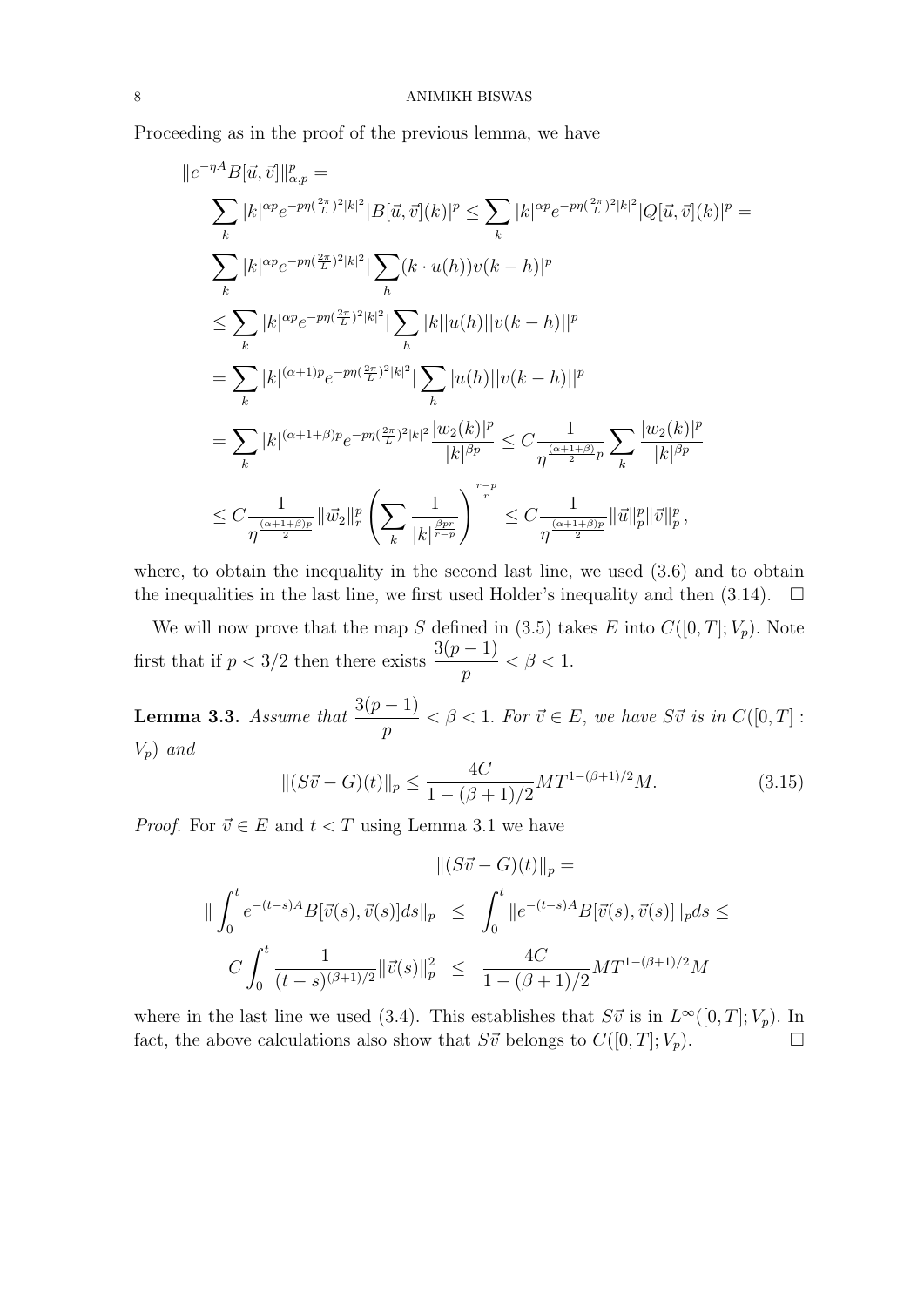**Lemma 3.4.** Assume that  $\frac{3(p-1)}{2}$ p  $< \beta < 1$ . For  $\vec{v}, \vec{w} \in E$ , we have

$$
\|(S\vec{v} - S\vec{w})(t)\|_{p} \le \frac{2C}{1 - (\beta + 1)/2} MT^{1 - (\beta + 1)/2} \sup_{0 \le t \le T} \|(\vec{v} - \vec{w})(s)\|_{p}.
$$
 (3.16)

Proof. Note that by linearity,

$$
B[\vec{v}, \vec{v}] - B[\vec{w}, \vec{w}] = B[\vec{v}, \vec{v} - \vec{w}] + B[\vec{v} - \vec{w}, \vec{w}]. \tag{3.17}
$$

For  $0 \le t \le T$ , using (3.17) and Lemma 3.1, we have

$$
\begin{aligned} ||(S\vec{v} - S\vec{w})(t)||_p &\leq \\ &\int_0^t ||e^{-(t-s)A}B[\vec{v}(s),(\vec{v} - \vec{w})(s)]ds||_p + \int_0^t ||e^{-(t-s)A}B[(\vec{v} - \vec{w})(s),\vec{v}(s)]||_p ds \\ &\leq 4C \int_0^t \frac{1}{(t-s)^{(\beta+1)/2}} ||(\vec{v} - \vec{w})(s)||_p ||\vec{v}(s)||_p \\ &\leq \frac{4C}{1 - (\beta+1)/2} MT^{1 - (\beta+1)/2} \sup_{0 \leq t \leq T} ||(\vec{v} - \vec{w})(s)||_p , \end{aligned}
$$

where in the last inequality, we used (3.4).

We are now ready to state the main theorem. For a function  $\vec{v} : [0, T] \to V_{\alpha, p}$ , for each  $k \in \mathbb{Z}^3$ , we denote by  $\vec{v}(k, t)$  the k-th component of  $\vec{v}(t)$ .

**Theorem 3.1.** Let  $1 \le p < 3/2$ ,  $T < \frac{C}{1.44 \pi r}$  $\overline{M^{4p/(3-2p)}}$  and M as in (3.2). Then, there exists  $\vec{u}$  in  $C([0, T]; V_p)$  with sup  $0 \le t \le T$  $\|\vec{u}(s)\| < 2M$  satisfies (2.10). The constant C may depend on p only as  $p \rightarrow 3/2$ .

*Proof.* Recall that  $C([0, T]; V_p)$  is a Banach space with respect to the norm  $\|\vec{u}(\cdot)\|$  = sup  $\sup_{0\leq t\leq T} \|\vec{u}(t)\|_p$ . Set

$$
\beta_0 = \left(\frac{3(p-1)}{p} + 1\right)/2 = \frac{4p-3}{2p}.\tag{3.18}
$$

Then,  $\beta_0$  satisfies the condition in (3.15). Moreover, if  $T < \frac{C}{M^{4p/(3-2p)}}$  for appropriate C, then by Lemma 3.3 and Lemma 3.4, the map  $S$  defined in  $(3.5)$  is a contractive map from E into E. Thus, by Banach fixed point theorem, there exists a  $\vec{u}$  in  $E \subset$  $C([0,T];V_p)$  such that

$$
\vec{u}(t) = e^{-tA}\vec{u}_0 + \int_0^t e^{-(t-s)A}\vec{g}(s)ds - \int_0^t e^{-(t-s)A}B[\vec{u}(s), \vec{u}(s)]ds.
$$
 (3.19)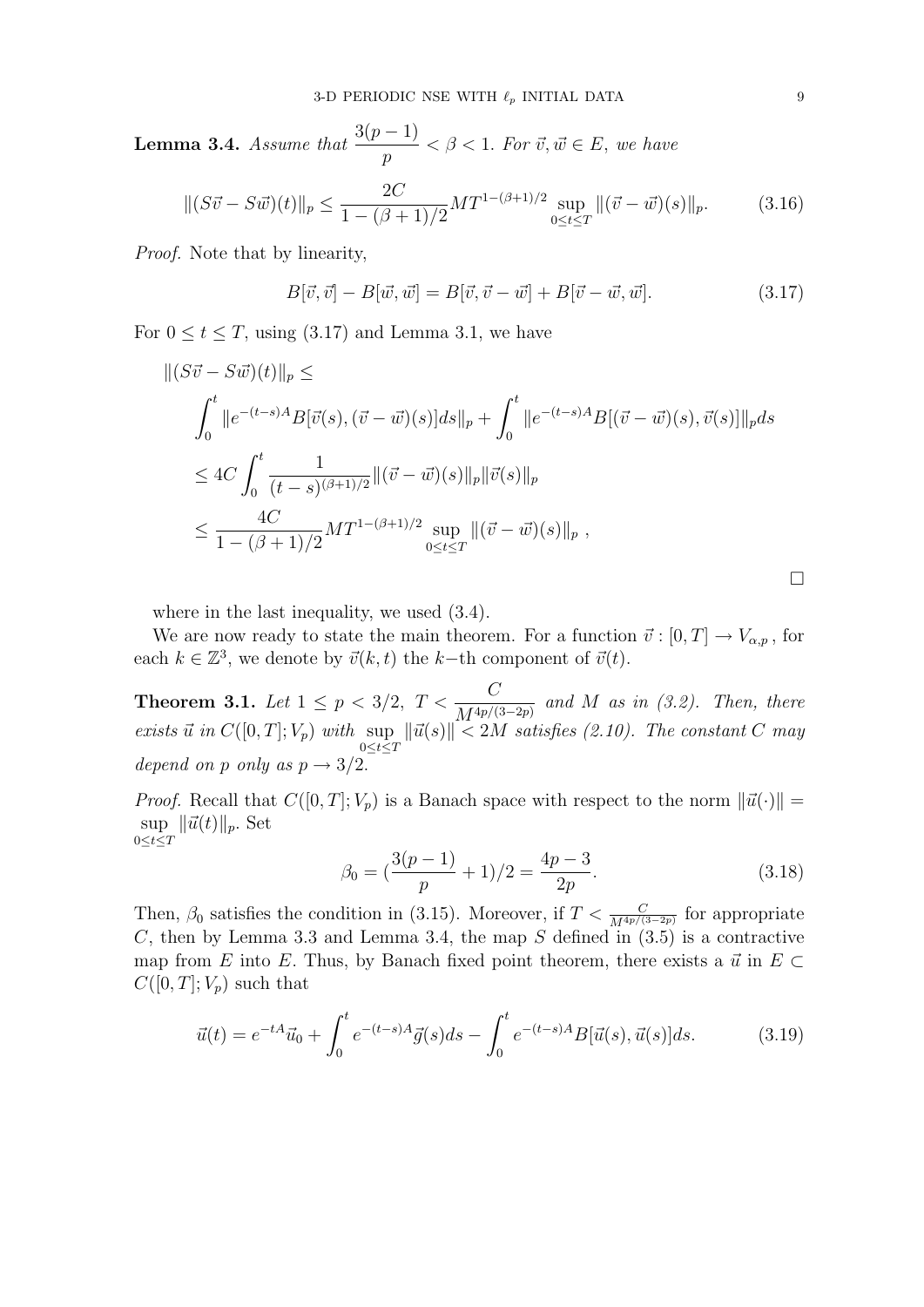#### 10 ANIMIKH BISWAS

From (3.19) and the definition of the operator A, it follows that for all  $k \in \mathbb{Z}^3$ ,  $\vec{u}(\cdot)$ satisfies

$$
\vec{u}(k,t) = e^{-t(\frac{2\pi}{L})^2|k|^2}\vec{u}_0(k) + \int_0^t e^{-(t-s)(\frac{2\pi}{L})^2|k|^2}\vec{g}(k,s) ds
$$

$$
-\int_0^t e^{-(t-s)(\frac{2\pi}{L})^2|k|^2}B[\vec{u}(s), \vec{u}(s)](k) ds. \tag{3.20}
$$

Note that for any vectors  $\vec{w}, \vec{v} \in V_p, p \leq 2$  we have

$$
|B[\vec{w}, \vec{v}](k)| \le |Q[\vec{w}, \vec{v}](k)| \le |k| \sum_{h \in \mathbb{Z}^3} |\vec{w}(h)| |\vec{v}(k - h)|
$$
  

$$
\le |k| (\sum_{h \in \mathbb{Z}^3} |\vec{w}(h)|^2)^{1/2} (\sum_{k \in \mathbb{Z}^3} |\vec{v}(k)|^2)^{1/2} \le |k| \|\vec{w}\|_p \|\vec{v}\|_p
$$
(3.21)

where to obtain the first inequality in (3.21), we used Cauchy-Schwartz and the last inequality in (3.21) follows from the fact that for  $1 \leq p \leq q$  and  $\vec{v} \in V_p$ ,  $\|\vec{v}\|_q \leq \|\vec{v}\|_p$ . Since  $\vec{u}(\cdot)$  is in  $C([0,T]; V_p)$ , from (3.21) it immediately follows that for every  $k \in \mathbb{Z}^3$ , the map  $s \to B[\vec{u}(s), \vec{u}(s)](k)$  is continuous on [0, T]. Thus we may differentiate under the integral sign in  $(3.20)$  to conclude that  $\vec{u}$  satisfies  $(2.10)$ .

**Remark** If  $p = 1$ , then  $\beta$  can be taken to be zero in Lemma 3.1 and hence in Lemma 3.3 and Lemma 3.4. In this case, there exists a solution  $\vec{u}$  as in (3.19) for  $T < \frac{C}{M}$  $\frac{a}{M^2}$ . This is precisely the result in [F].

We now proceed to show that the mild solution  $\vec{u}$  obtained in Theorem 3.1 is indeed a strong solution. We first state a lemma.

**Lemma 3.5.** Let  $\vec{u} \in V_{\alpha,p}$ . Then, there exists a constant  $C = C(\alpha, \delta, p)$  depending only on  $\alpha$ ,  $\delta$  and p such that

$$
||A^{\delta}e^{-\eta A}\vec{u}||_{\alpha,p} \leq C\frac{1}{\eta^{\delta}}||\vec{u}||_{\alpha,p} \tag{3.22}
$$

 $\Box$ 

Proof. The proof is a straight forward calculation as shown below.

$$
||A^{\delta}e^{-\eta A}\vec{u}||_{\alpha,p}^{p} =
$$
  

$$
\sum_{k} |k|^{\alpha p} (\frac{2\pi}{L}|k|)^{2\delta p} e^{-\eta p (\frac{2\pi}{L})^{2}|k|^{2}} |u(k)|^{p} \leq C \frac{1}{\eta^{\delta p}} \sum_{k} |k|^{\alpha p} |u(k)|^{p}
$$
  

$$
= C \frac{1}{\eta^{\delta p}} ||\vec{u}||_{\alpha,p}^{p},
$$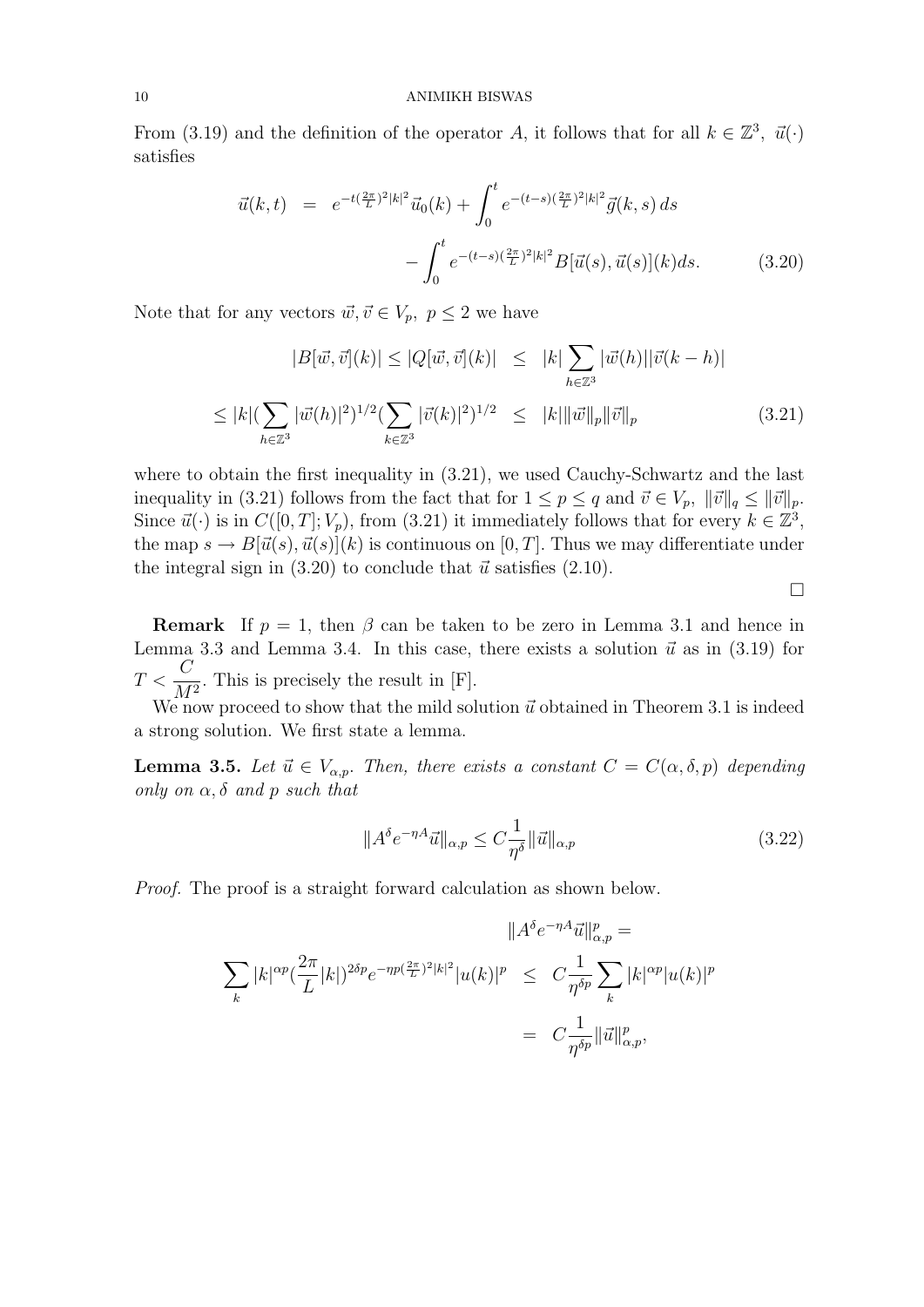where to obtain the inequality above we used  $(3.6)$ .

**Theorem 3.2.** Assume that the force  $\vec{q}$  satisfies

$$
\sup_{0 \le t \le T} \|\vec{g}(t)\|_{\alpha_0, p} < \infty \tag{3.23}
$$

and the initial data  $u_0$  is in  $V_p$ ,  $1 \leq p < 3/2$ . The mild solution obtained in (3.19)  $\vec{u} = \vec{u}(t)$  is in fact a strong solution satisfying

$$
\sup_{0 \le t \le T} t^{\alpha/2} \|\vec{u}(t)\|_{\alpha, p} < \infty \tag{3.24}
$$

for all  $0 \leq \alpha < \alpha_0 + 2\delta$  where  $0 \leq \delta < 1$ .

*Proof.* Using (2.9) and (3.22), for all  $\alpha \geq 0$  we have

$$
\sup_{0 \le t \le T} t^{\alpha/2} \|e^{-tA}\vec{u}_0\|_{\alpha,p} = \left(\frac{2\pi}{L}\right)^{2\delta} \sup_{0 \le t \le T} t^{\alpha/2} \|A^{\alpha/2}e^{-tA}\vec{u}_0\|_p \le C \|\vec{u}_0\|_p. \tag{3.25}
$$

Furthermore, once again using (2.9) and (3.22), for  $0 \le \delta < 1$  and  $0 \le \alpha \le \alpha_0$ , we have

$$
\|\int_0^t e^{-(t-s)A}\vec{g}(s)ds\|_{\alpha+2\delta,p} =
$$
  

$$
(\frac{2\pi}{L})^{2\delta} \|A^{\delta} \int_0^t e^{-(t-s)A}\vec{g}(s)ds\|_{\alpha,p} \leq (\frac{2\pi}{L})^{2\delta} \int_0^T \|A^{\delta}e^{-(t-s)A}\vec{g}(s)\|_{\alpha,p} ds \leq
$$
  

$$
C \int_0^T \frac{1}{(t-s)^{\delta}} \|\vec{g}(s)\|_{\alpha,p} ds \leq C \sup_{0 \leq t \leq T} \|\vec{g}(t)\|_{\alpha,p} \int_0^T \frac{1}{(t-s)^{\delta}} ds < \infty
$$

In the above inequalities, we implicitly used the fact that sup  $\sup_{0 \le t \le T} \|\vec{g}(t)\|_{\alpha,p} \le \sup_{0 \le t \le T} \|\vec{g}(t)\|_{\alpha_0,p}$  $\infty$  for all  $\alpha \leq \alpha_0$ . In view of the above estimate and  $(3.25)$ , for all  $0 \leq \alpha \leq \alpha_0$  and  $0 \leq \delta < 1$  we have

$$
\sup_{0 \le t \le T} t^{\frac{\alpha}{2} + \delta} \|\vec{G}(t)\|_{\alpha + 2\delta, p} < \infty. \tag{3.26}
$$

We will now bootstrap regularity from a lower order bound. Assume (3.24) holds for some  $\alpha \geq 0$ . Set  $\delta_0 = \frac{1 - (\beta_0 + 1)/2}{2}$  where  $\beta_0$  is as in (3.18). Clearly, with this choice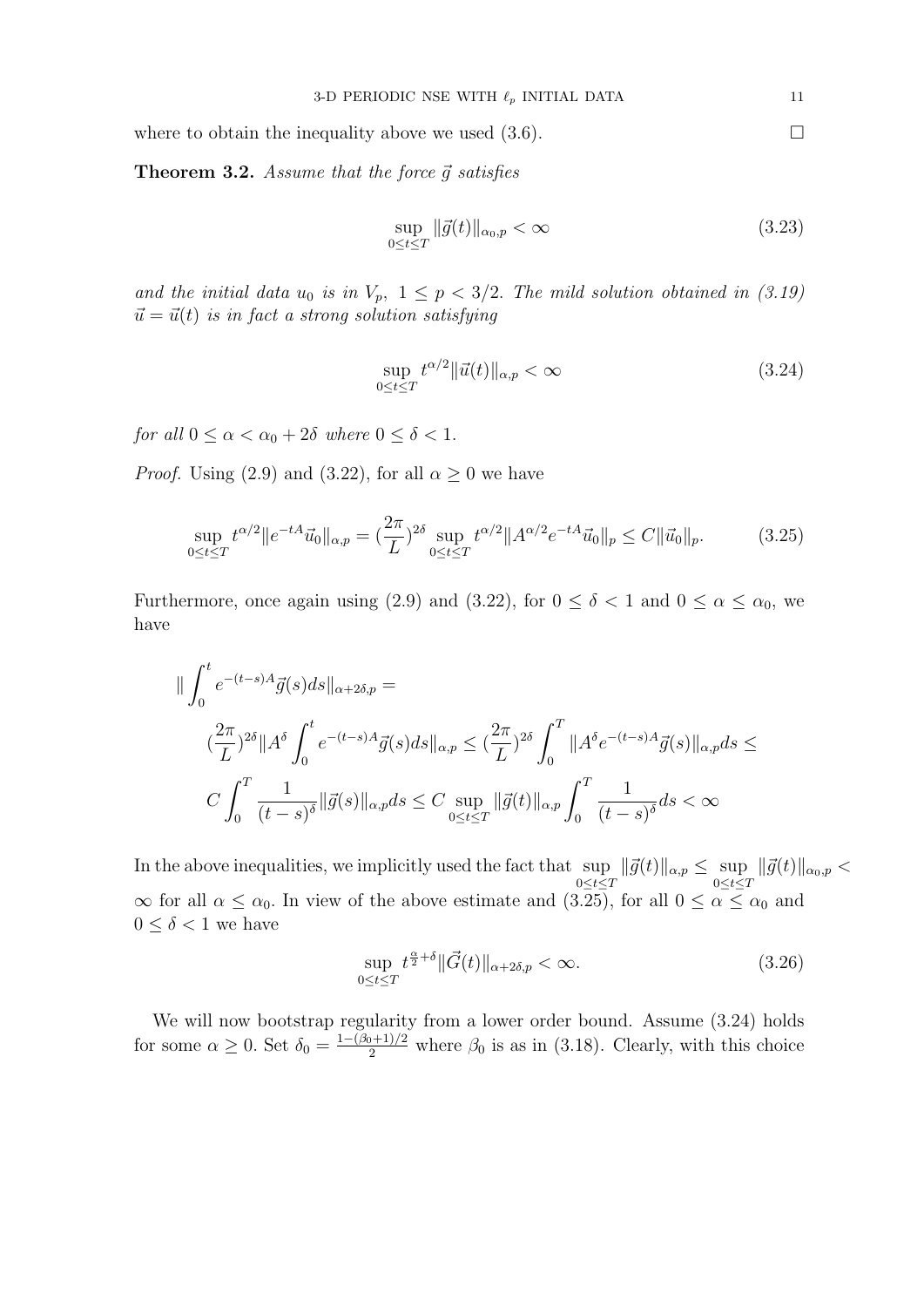of  $\delta_0$ , we have  $(\beta_0 + 1)/2 + \delta_0 < 1$ . Note first that

$$
||A^{\delta_0}(S\vec{u} - G)(t)||_{\alpha,p} =
$$
  
\n
$$
||A^{\delta_0} \int_0^t e^{-(t-s)A} B[\vec{u}(s), \vec{v}(s)] ds||_{\alpha,p} \le \int_0^t ||A^{\delta_0} e^{-(t-s)A} B[\vec{u}(s), \vec{u}(s)]||_{\alpha,p} ds
$$
  
\n
$$
= \int_0^t ||A^{\delta_0} e^{-\frac{1}{2}(t-s)A} e^{-\frac{1}{2}(t-s)A} B[\vec{u}(s), \vec{u}(s)]||_{\alpha,p} ds
$$
  
\n
$$
\le C \int_0^t \frac{1}{(t-s)^{\delta_0}} ||e^{-\frac{1}{2}(t-s)A} B[\vec{u}(s), \vec{u}(s)]||_{\alpha,p} ds
$$
\n(3.27)

$$
= C(\int_0^{\epsilon} \frac{1}{(t-s)^{\delta^0}} \|e^{-\frac{1}{2}(t-s)A} B[\vec{u}(s), \vec{u}(s)]\|_{\alpha, p} ds + \int_{\epsilon}^t \frac{1}{(t-s)^{\delta^0}} \|e^{-\frac{1}{2}(t-s)A} B[\vec{u}(s), \vec{u}(s)]\|_{\alpha, p} ds)
$$
  

$$
\le C(\int_0^{\epsilon} \frac{1}{(t-s)^{\delta_0 + (\beta_0 + \alpha + 1)/2}} \|\vec{u}(s)\|_{p}^2 ds + \int_{\epsilon}^t \frac{1}{(t-s)^{\delta_0 + (\beta_0 + 1)/2}} \|\vec{u}(s)\|_{\alpha, p}^2 ds)
$$
(3.28)

where to obtain  $(3.27)$  we used  $(3.22)$  and to obtain the two inequalities in  $(3.28)$ , we used (3.13) and (3.7) respectively. We know from Theorem 3.1 that sup  $\|\vec{u}(t)\|_p \leq$  $0{\le}t{\le}T$  $2M$ . Thus, the first integral in  $(3.28)$  is finite. Concerning the second integral in (3.28), we have

$$
\int_{\epsilon}^{t} \frac{1}{(t-s)^{\delta_0 + \frac{(\beta_0+1)}{2}}} \|\vec{u}(s)\|_{\alpha,p}^2 ds = \int_{\epsilon}^{t} \frac{1}{(t-s)^{\delta_0 + \frac{(\beta_0+1)}{2}} s^{\alpha}} s^{\alpha} \|\vec{u}(s)\|_{\alpha,p}^2 ds
$$
\n
$$
\leq (\sup_{0 \leq t \leq T} t^{\alpha/2} \|\vec{u}\|_{\alpha,p})^2 \int_{\epsilon}^{t} \frac{1}{(t-s)^{\delta_0 + \frac{(\beta_0+1)}{2}} s^{\alpha}} ds < \infty.
$$

where the last integral is finite since  $\delta_0+(\beta_0+1)/2 < 1$ . We thus obtained the estimate estimate obtained above, we have

$$
\sup_{0 \le t \le T} \|A^{\delta_0} (S\vec{u} - G)(t)\|_{\alpha, p} = \left(\frac{2\pi}{L}\right)^{2\delta} \|(S\vec{u} - G)(t)\|_{\alpha + 2\delta, p} < \infty.
$$

The above estimate together with (3.26) yields

$$
\sup_{0\leq t\leq T}t^{\frac{\alpha}{2}+\delta_0}\|\vec{u}(\cdot)\|_{\alpha+2\delta_0}<\infty.
$$

This finishes the proof.  $\Box$ 

## 4. Gevrey Regularity

We will now proceed to obtain solution of NSE which is in Gevrey class. For  $p \geq 1$ , the Gevrey class  $X_{Gv(\gamma),p}$  is defined as

$$
X_{Gv(\gamma),p} = \{ \vec{u} \in K : ||\vec{u}||_{Gv(\gamma),p} := ||e^{\gamma A^{1/2}} \vec{u}||_p = \left( \sum_{k \in \mathbb{Z}^3} e^{p\gamma \frac{2\pi}{L}|k|} |u(k)|^p \right)^{1/p} < \infty \}.
$$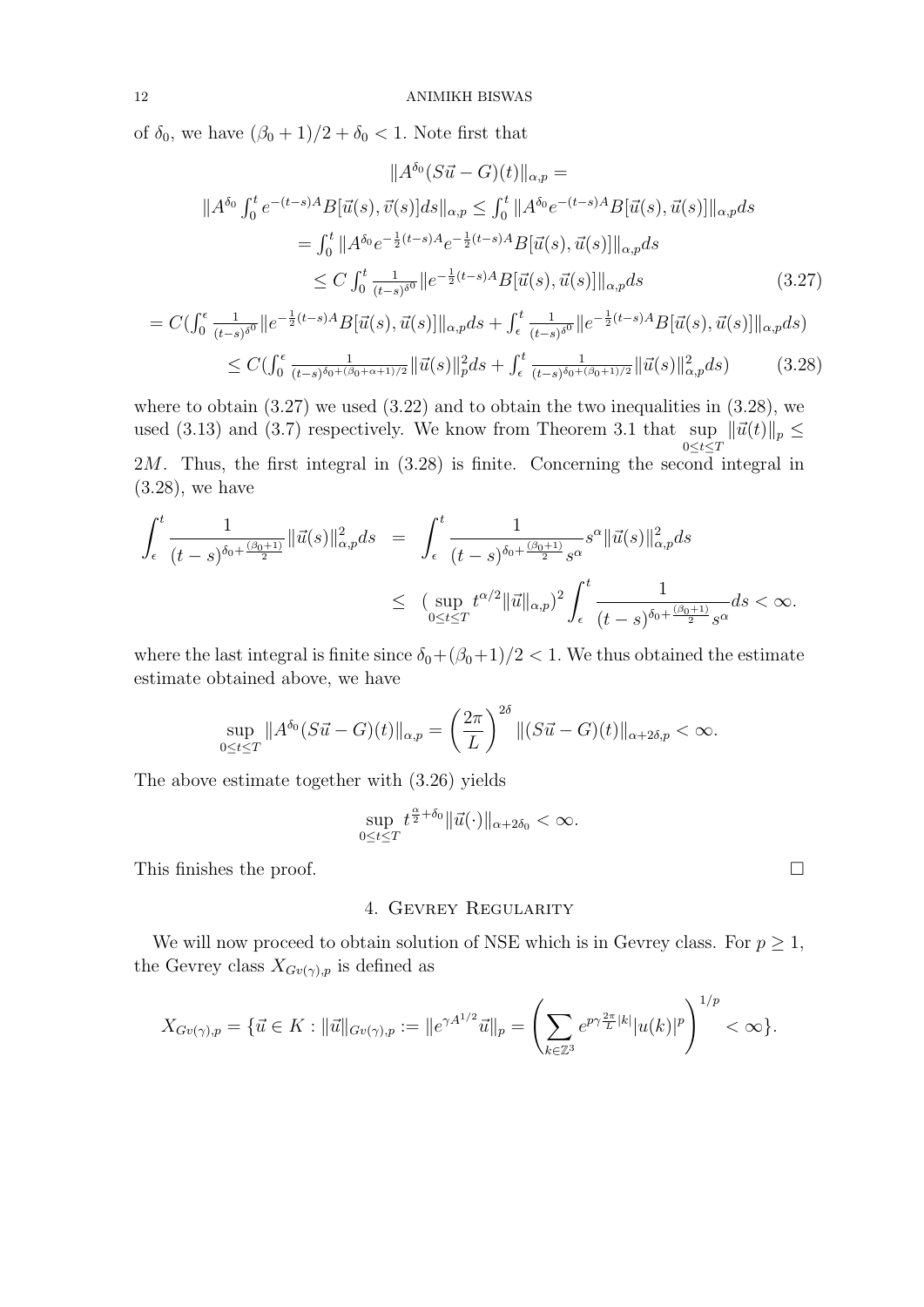Obviously,  $X_{Gv(\gamma),p} \subset V_p$ , and in fact,  $\|\vec{u}\|_p \leq \|\vec{u}\|_{Gv(\gamma),p}, \gamma > 0$ . Throughout this section, we assume

$$
\mu \le \frac{2\pi}{L}.
$$

Define the Banach space

$$
C_G = \left\{ \vec{u}(\cdot) \in C([0,T]; V_p) : ||\vec{u}(\cdot)||_{Gv} = \sup_{0 \le t \le T} ||\vec{u}(t)||_{Gv(\mu t),p} < \infty \right\}.
$$

Note that

$$
\vec{u} \in C_G, \ \|\vec{v}(\cdot)\|_{G_v} = \sup_{0 \le t \le T} \|e^{\mu t A^{1/2}} \vec{v}(\cdot)\|_p. \tag{4.1}
$$

We will need a Young-type inequality for Gevrey norms.

**Lemma 4.1.** Let  $\vec{u}, \ \vec{v} \in X_{Gv(\gamma),p}$  and let  $\vec{w} = (w(k))_{k \in \mathbb{Z}^3}$  be defined by  $w(k) =$  $\sum$ h  $|\vec{u}(h)||\vec{v}(k-h)|.$  Then,

$$
\|\vec{w}\|_{Gv(\gamma),r} = \left(\sum_{k} e^{\gamma r(\frac{2\pi}{L})|k|} w(k)\right)^{1/r} \le \|\vec{u}\|_{Gv(\gamma),p} \|\vec{v}\|_{Gv(\gamma),p}, \ r = \frac{p}{2-p}.\tag{4.2}
$$

*Proof.* Since  $\vec{u}$  and  $\vec{v}$  are in  $X_{Gv(\gamma),p}$ , the vectors  $\vec{u}_1, \vec{v}_1$  defined by

$$
\vec{u}_1(k) = e^{\gamma \frac{2\pi}{L}|k|} |\vec{u}(k)|
$$
,  $\vec{v}_1(k) = e^{\gamma \frac{2\pi}{L}|k|} |\vec{v}(k)|$ ,  $(k \in \mathbb{Z}^3)$ 

are in  $\ell_p(\mathbb{Z}^3)$  and clearly,

$$
\|\vec{u}_1\|_p = \|\vec{u}\|_{Gv(\gamma),p} \text{ and } \|\vec{v}_1\|_p = \|\vec{v}\|_{Gv(\gamma),p}.
$$

Consequently, by Young's inequality, the vector  $\vec{w}_1 = \vec{u}_1 * \vec{v}_1$  is in  $\ell_r(\mathbb{Z}^3)$ ,  $r = \frac{p}{2}$  $2-p$ and

$$
\|\vec{w_1}\|_r \le \|\vec{u_1}\|_p \|\vec{v_1}\|_p \le \|\vec{u}\|_{G^v(\gamma),p} \|\vec{v}\|_{G^v(\gamma),p}.
$$
\n(4.3)

Using the inequality  $|k| \leq |h| + |k - h|$  and noting that  $\vec{w}_1(k) = (\vec{u}_1 * \vec{v}_1)(k) =$  $\sum$ h  $e^{\gamma \frac{2\pi}{L} |h|} |\vec{u}(h)| e^{\gamma \frac{2\pi}{L} |k-h|} |\vec{v}(k-h)|$  we have

$$
\sum_{k} e^{\gamma r \frac{2\pi}{L} |k|} w(k)^{r} = \sum_{k} \left[ e^{\gamma \frac{2\pi}{L} |k|} (\sum_{h} |\vec{u}(h)| |\vec{v}(k-h)|) \right]^{r} \le
$$
  

$$
\sum_{k} \left[ \sum_{h} e^{\gamma \frac{2\pi}{L} |h|} |u(h)| e^{\gamma \frac{2\pi}{L} |k-h|} |v(k-h)| \right]^{r} = \sum_{k} \vec{w}_{1}(k)^{r} =
$$
  

$$
||\vec{w}_{1}||_{r}^{r} \leq ||\vec{u}_{1}||_{p}^{r} ||\vec{v}_{1}||_{p}^{r} \leq ||\vec{u}||_{Gv(\gamma),p}^{r} ||\vec{v}||_{Gv(\gamma),p}^{r}.
$$

Thus we obtain (4.2).  $\Box$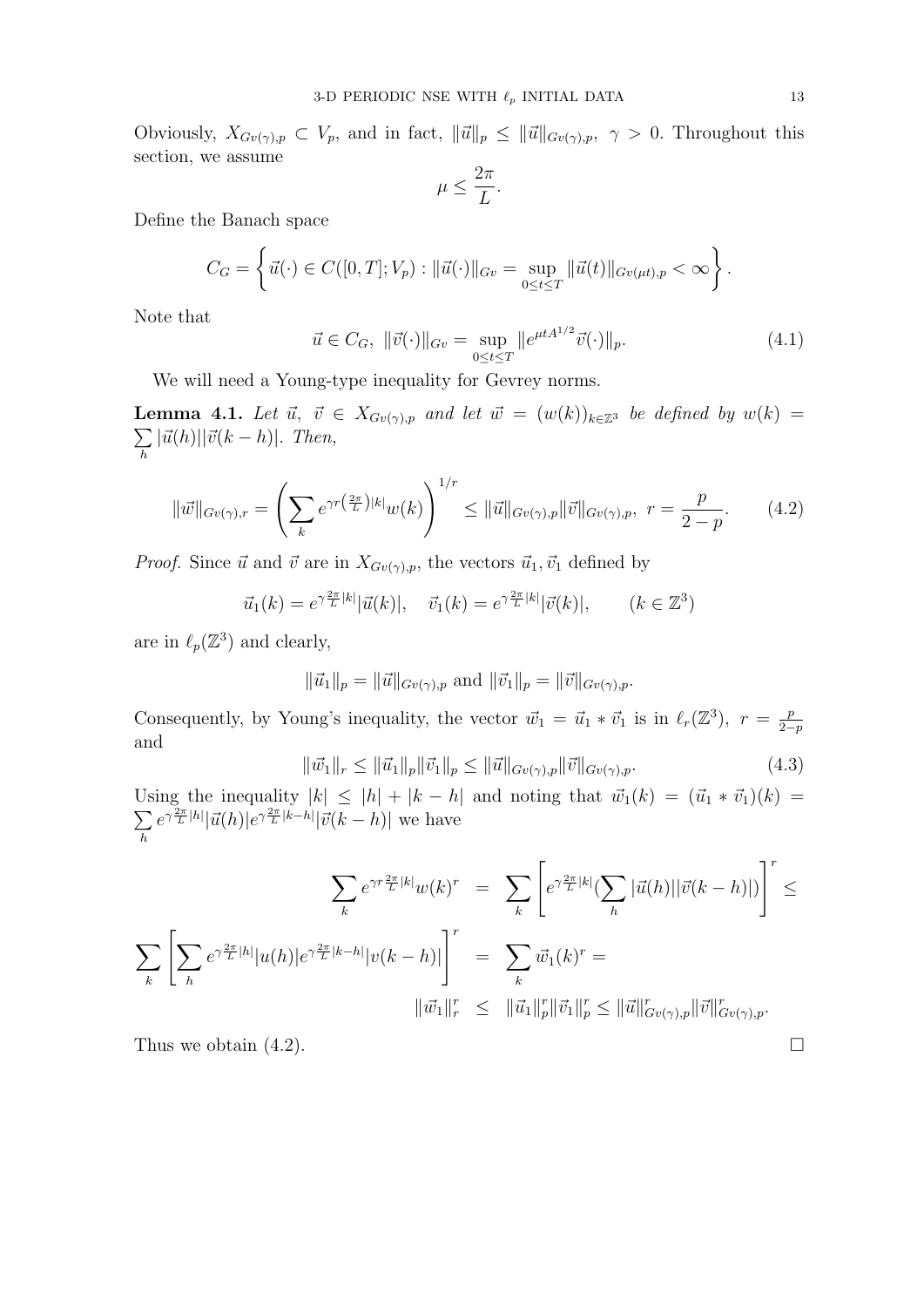**Lemma 4.2.** Let  $\vec{u}, \vec{v} \in X_{\gamma,p}$  and  $\eta > 0$ . Let  $p < 2$  and  $\beta > 0$  is such that  $\beta p > 0$  $3(p-1)$ . Then, there exists a constant C (which may depend on p,  $\beta$ ) such that

$$
||e^{-\eta A}B[\vec{u},\vec{v}]||_{\gamma,p} \le C \frac{1}{\eta^{\frac{(\beta+1)}{2}}} ||\vec{u}||_{\gamma,p} ||\vec{v}||_{\gamma,p}.
$$
 (4.4)

*Proof.* For  $\vec{u}, \vec{v}$  as in lemma, and  $\vec{w}$  defined by

$$
\vec{w}(k) = \sum_{h} |u(h)| |v(k-h)|
$$

we have

$$
||e^{-\eta A}B[\vec{u},\vec{v}]||_{Gv(\gamma),p}^{p} \leq \sum_{k} e^{-\eta p (\frac{2\pi}{L})^{2}|k|^{2}} e^{\gamma p \frac{2\pi}{L}|k|} |\sum_{h} (k \cdot u(h))v(k-h)|^{p} \leq
$$
  

$$
\sum_{k} e^{-\eta p (\frac{2\pi}{L})^{2}|k|^{2}} e^{\gamma p \frac{2\pi}{L}|k|} |k|^{p} |w(k)|^{p} = \sum_{k} |k|^{(\beta+1)p} e^{-\eta p (\frac{2\pi}{L})^{2}|k|^{2}} \frac{1}{|k|^{\beta p}} e^{\gamma p \frac{2\pi}{L}|k|} |k|^{p} |w(k)|^{p} \leq
$$
  

$$
C \frac{1}{\eta^{\frac{(\beta+1)p}{2}}} \sum_{k} \frac{1}{|k|^{\beta p}} e^{\gamma p \frac{2\pi}{L}|k|} |w(k)|^{p} \leq C \frac{1}{\eta^{\frac{(\beta+1)p}{2}}} \left( \sum_{k} \frac{1}{|k|^{\frac{\beta p r}{r-p}}} \right)^{\frac{r-p}{r}} \left( \sum_{k} e^{\gamma r \frac{2\pi}{L}|k|} |w(k)|^{r} \right)^{\frac{p}{r}}
$$
  

$$
= C \frac{1}{\eta^{\frac{(\beta+1)p}{2}}} ||\vec{w}||_{Gv(\gamma),r}^{p} \leq C \frac{1}{\eta^{\frac{(\beta+1)p}{2}}} ||\vec{u}||_{\gamma,p}^{p} ||\vec{v}||_{\gamma,p}^{p}
$$

where, to obtain the inequalities in the second last line, we used  $(3.6)$  followed by Holder's inequality, and for the inequality in the last line we used  $(4.2)$ .

Let G be as in  $(3.1)$  and

$$
M := \|\vec{G}(\cdot)\|_{Gv} = \sup_{0 \le t \le T} \|e^{\mu t A^{1/2}} \vec{G}(t)\|_{p} < \infty
$$
\n(4.5)

**Remark** Since  $\mu < \frac{2\pi}{L}$ , the condition (4.5) is satisfied if

$$
\vec{u}_0 \in V_p
$$
, and  $\sup_{0 \le t \le T} ||e^{\mu A^{1/2}} \vec{g}(t)||_p < \infty$ .

Let  $E_1 \subset C_{Gv}$  be defined as

$$
E_1 = \{ \vec{v} \in C_{Gv} : ||\vec{v}(\cdot) - \vec{G}(\cdot)||_{Gv} \le M \}.
$$
\n(4.6)

**Lemma 4.3.** For  $\vec{v} \in E_1$ , we have  $S\vec{v}$  is in  $C_{Gv}$  and

$$
\|(S\vec{v} - G)(t)\|_{t,p} \le \frac{4C}{1 - (\beta + 1)/2} MT^{1 - (\beta + 1)/2}M, \quad \frac{3(p-1)}{p} < \beta < 1 \tag{4.7}
$$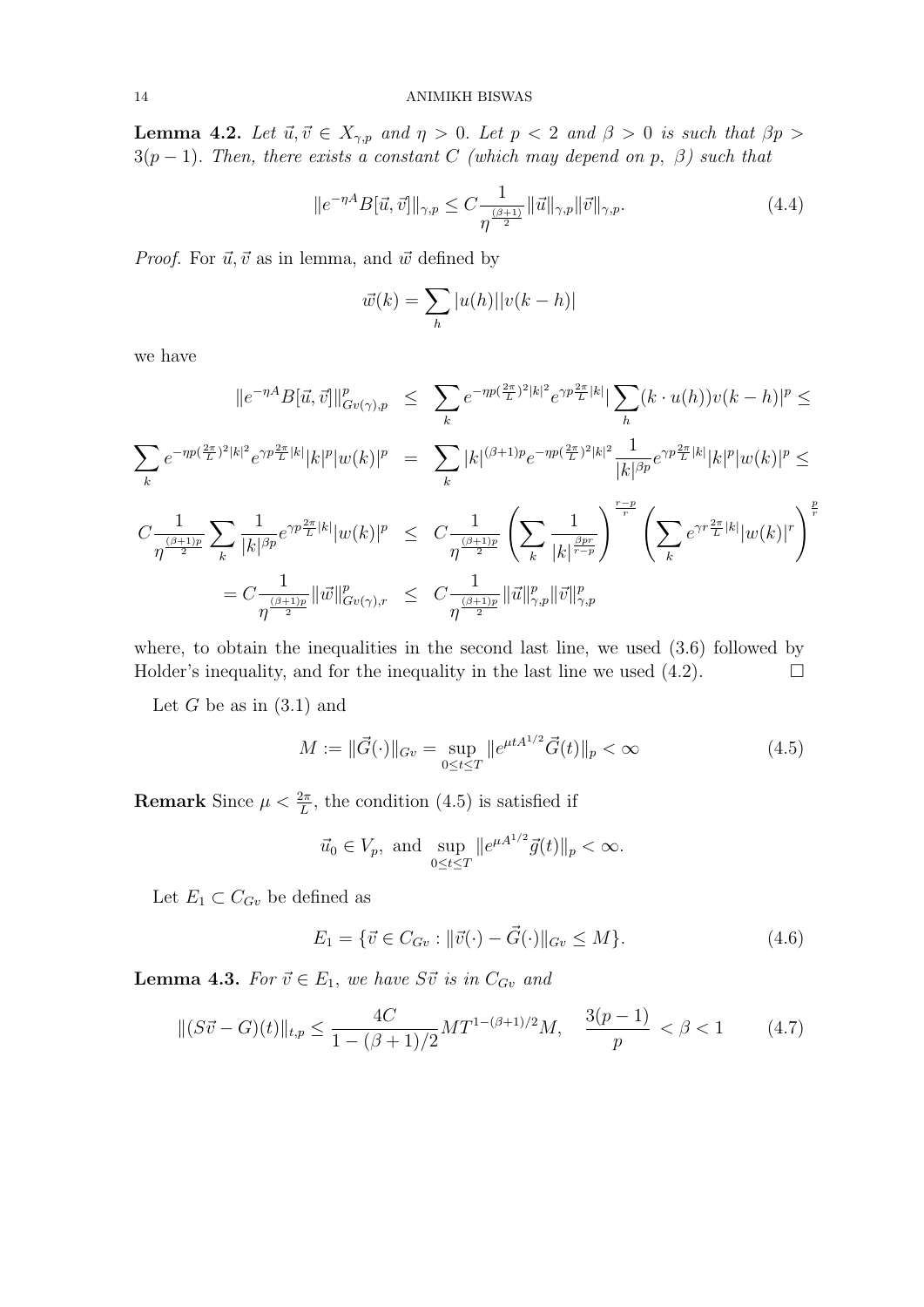*Proof.* Recall that for any  $\gamma > 0$  we can write  $\|\vec{u}\|_{\gamma,p} = \|e^{\gamma A^{1/2}}\vec{u}\|_p$ . Moreover, since  $\mu \leq \frac{\pi}{l}$ L

$$
e^{-\beta[\frac{1}{2}A - \mu A^{1/2}]} \quad (\beta > 0) \text{ is a contraction on } V_p. \tag{4.8}
$$

$$
\begin{split}\n\|(S\vec{v} - G)(t)\|_{\mu t, p} &= \\
\|e^{\mu t A^{1/2}} (S\vec{v} - G)(t)\|_{p} &\leq \int_{0}^{t} \|e^{\mu t A^{1/2}} e^{-(t-s)A} B[\vec{v}(s), \vec{v}(s)]\|_{p} ds \\
&\leq \int_{0}^{t} \|e^{\mu (t-s)A^{1/2}} e^{-\frac{(t-s)}{2}A} e^{-\frac{(t-s)}{2}A} e^{\mu s A^{1/2}} B[\vec{v}(s), \vec{v}(s)]\|_{p} ds \\
&\leq \int_{0}^{t} \|e^{-\frac{(t-s)}{2}A} e^{\mu s A^{1/2}} B[\vec{v}(s), \vec{v}(s)]\|_{p} ds = \int_{0}^{t} \|e^{-\frac{(t-s)}{2}B}[\vec{v}(s), \vec{v}(s)]\|_{Gv(\mu s), p} ds \\
&\leq C \int_{0}^{t} \frac{1}{(t-s)^{(\beta+1)/2}} \|\vec{v}(s)\|_{Gv(\mu s), p}^{2} ds \leq \frac{4C}{1 - (\beta+1)/2} MT^{1 - (\beta+1)/2} M\n\end{split}
$$

where in the last inequality, we used Lemma 4.2 with  $\eta = (t - s)/2$  and  $\gamma = \mu s$  as well as the fact that  $\sup_{0 \le s \le T} ||e^{\mu s A^{1/2}} \vec{v}(s)||_p \le 2M.$ 

We will next need a lemma which shows that  $S$  is a contraction on  $E$  with respect to the gevrey norm on  $C_{Gv}$ .

**Lemma 4.4.** For  $\vec{v}, \vec{w} \in E_1$ , and for  $\frac{3(p-1)}{p} < \beta < 1$  we have

$$
\|(S\vec{v} - S\vec{w})(t)\|_{p} \le \frac{2C}{1 - (\beta + 1)/2} MT^{1 - (\beta + 1)/2} \sup_{0 \le t \le T} \|e^{\mu t A^{1/2}} (\vec{v} - \vec{w})(t)\|_{p}.
$$
 (4.9)

The proof of this lemma is analogous to the previous one and is omitted.

Theorem 4.1. Let  $1 \le p < 3/2, \mu < \frac{\pi}{L}, \ T < \frac{C}{M^{4p/l}}$  $\frac{C}{M^{4p/(3-2p)}}$  and M as in (4.5). Then, there exists  $\vec{u}$  in  $C_{Gv}$  such that  $\sup_{0 \leq t \leq T}$  $\|e^{\mu s A^{1/2}}\vec{u}(s)\| < 2M$  satisfying

$$
\frac{d\vec{u}(t)}{dt} = -A\vec{u}(t) + \vec{g}(t) - B[\vec{u}(t), \vec{u}(t)], \ \vec{u}(0) = \vec{u}_0 \quad a.e. \ 0 \le t \le T,\tag{4.10}
$$

where the constant C depends on p only as  $p \rightarrow 3/2$ .

*Proof.* Take  $\beta = \left(\frac{3(p-1)}{p} + 1\right)/2 = \frac{4p-3}{2p}$ . Then,  $\beta$  satisfies the condition in (3.15). Moreover, if  $T < \frac{C}{M^{4p/(3-2p)}}$  for appropriate C, then by Lemma 3.3 and Lemma 3.4,